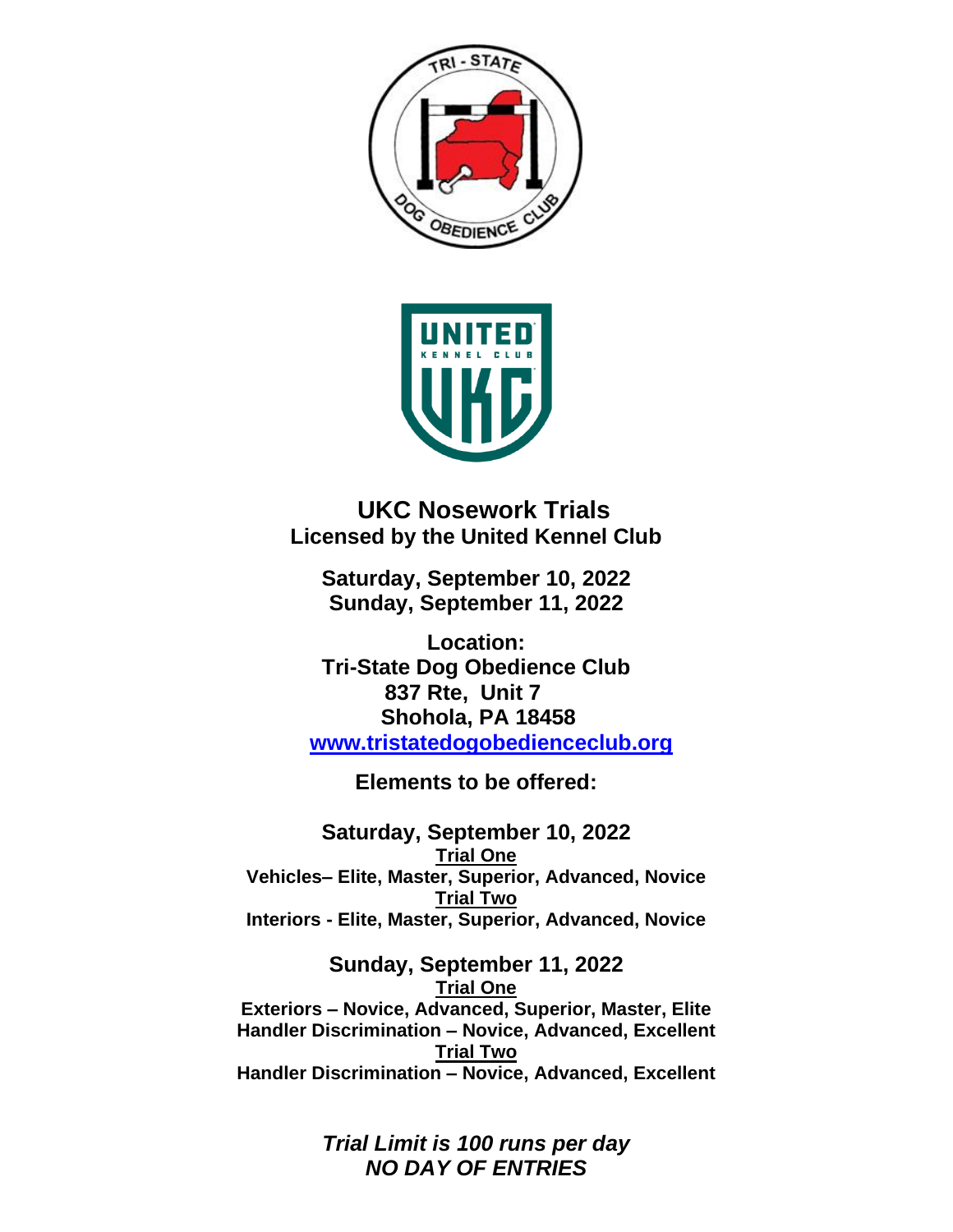## **Show Committee**

**Cathy Mann**, Trial Chairperson 4 Amisa Court, Highland Lakes, NJ 07424 [rxchatty2@aol.com](mailto:rxchatty2@aol.com) 201-874-2437 **Chrisanne Cubby,** Trial Secretary 104 Pear LN, Milford, PA 18337 [Ccubby45@gmail.com,](mailto:Ccubby45@gmail.com) 203-417-2105 **Ed Ridley**, Chief Steward [ridleyed@gmail.com](mailto:ridleyed@gmail.com) 845-856-7672 (Please note: Members of the Show Committee listed above will serve on a misconduct hearing committee if the need should arise.)

> **Judges** Saturday – Terri Marinier #7171 Sunday – Terri Marinier #7171

## **Entries and Closing Date**

**Pre-Entries ONLY – Opens July 23, 2022 and must be received by the Trial Secretary BY August 20. 2022** No telephone, e-mail, or fax entries will be accepted. **Pre-Entry Fee: \$27 for each Element (note new fee)**

## **Checks payable to TSDOC should be mailed with entry form to: Chrisanne Cubby, Trial Secretary, 104 Pear LN, Milford, PA 18337**

If the maximum number of runs per day (100) is met before the pre-entry deadline, a waitlist will be established.

## **Dogs MUST be UKC registered: have a UKC Registration Number; or a Performance Listing Number (PL)/Limited Privilege (LP); or Temporary Listing (TL) number in order to participate.**

Pre-entry Confirmations will be sent via e-mail as soon as possible after receipt of Pre-Entries. If you have not received confirmation by one week prior to the trial, please notify the Trial Secretary.

## **Trial Schedule Trial Schedule**

## **Saturday 9/10/2022 Sunday 9/11/2022**

 Check In – 8 AM Check In – 8 AM Briefing at 8:45 AM Briefing at 8:45 AM Trial One – 9 AM Trial One - 9 AM Trial Two Follows Trial One Trial Trial Two Follows Trial One

Show Site Opens at 7:30 AM Show Site Opens at 7:30 AM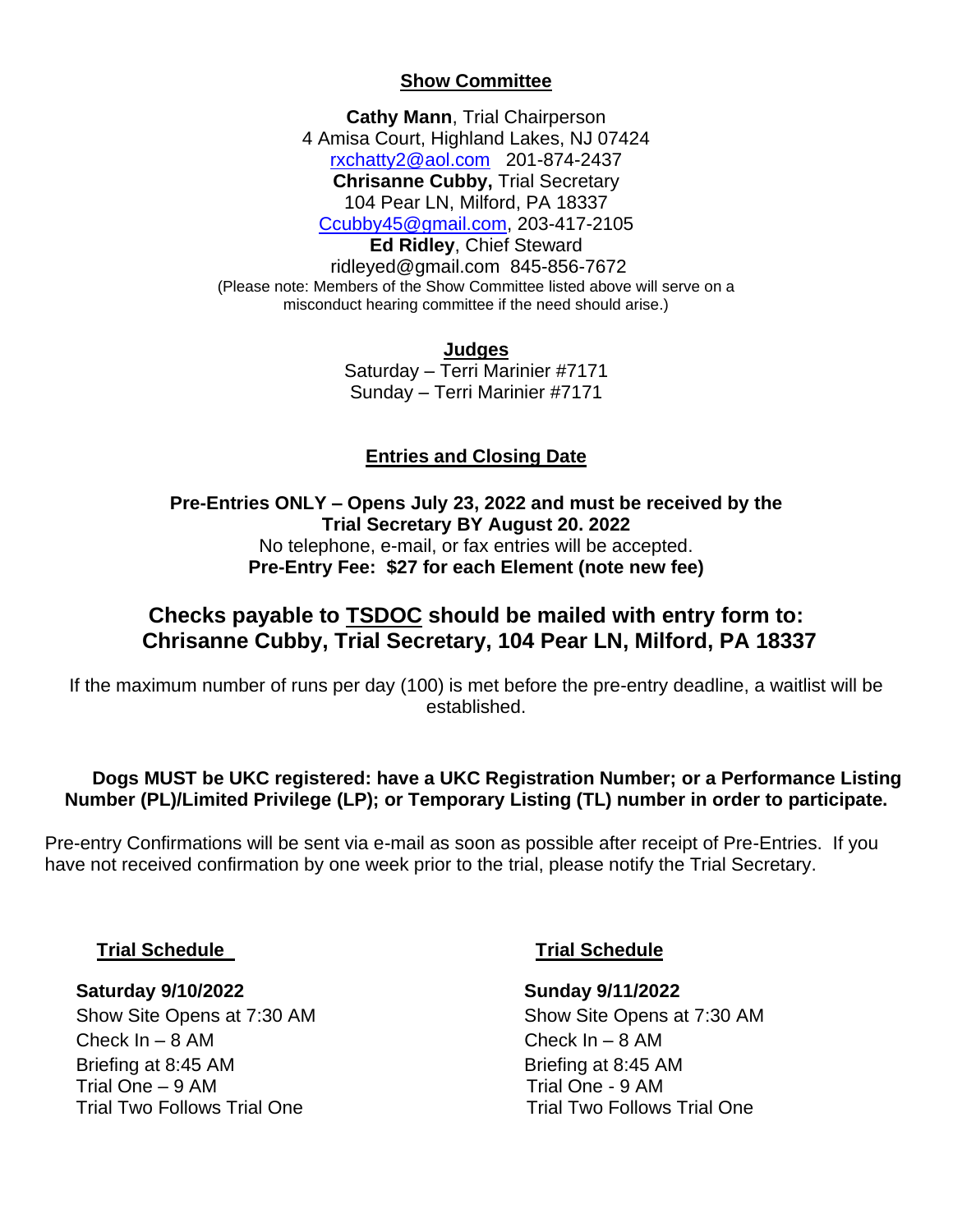## **Judging Schedule Sept. 10 & 11 2021**

Check in begins at 8 AM. A Judge's briefing and walk through for Trial One will begin at 8:45 AM. Trial One judging begins at 9 AM. The Judge's briefing and walk through for Elements in Trial One and Trial Two will follow one another. Each element will be judged by level and class before proceeding to the next element. Trial Two will begin following Trial One. Judge will take a ½ hour lunch break at her discretion.

## **Order of Elements**

**Sat. Sept. 10, 2022 -- Trial One – Vehicle (E, M, S, A,N) Trial Two – Interior (E, M, S, A, N)**  *(Please Note: Only on Saturday are we running levels in reverse order)*

**Sun. Sept. 11, 2021 -- Trial One – Exterior (N, A, S, M, E) / HD (N, A, E) Trial Two – HD (N, A, E)**

## **Awards:**

Placement rosettes will be offered first through fourth in each Element in the A sections and the B sections.

New Title rosettes will be awarded for new Element and overall Level Titles.

## **Refund Policy:**

There will be no refunds for absent entries; those withdrawn after the closing date of August 20, 2022; or in the event the dog or handler is dismissed from the competition regardless of the reason for such dismissal. Refund will be made for withdrawn entries only if request is made prior to August 20, 2022. A dog or handler who suffers an injury and/or illness or bitches that come into heat after the closing date will be eligible for a total refund when a written request (please provide documentation from your veterinarian/physician) is made BEFORE the Trial Date of September 10, 2022 or hand delivered to the Trial Secretary the day of the trial BEFORE it begins. An entry on an established waitlist who does not get to compete will receive a refund.

Please note if Covid19 is a problem during the time period from August 20 to September 10, 2022, this Refund Policy MAY BE adjusted accordingly. Please contact the Trial Chairperson for any updates.

## **Substitution Policy:**

No substitution of dogs will be allowed.

## **Important Notes**:

Tri-State Dog Obedience Club highly recommends that all exhibitors become familiar with the rules for UKC Nosework trials. The complete rule book is available to download from the UKC website [www.ukcdogs.com.](http://www.ukcdogs.com/) The Rule Book was revised as of January 1, 2021; please review.

**Due to Covid19, there may be additional requirements and health safety rules added to this trial. You will receive notification of those in a competitor's letter emailed to you with the established run orders. If at that time you feel uncomfortable in attending, we will refund your entry fee.**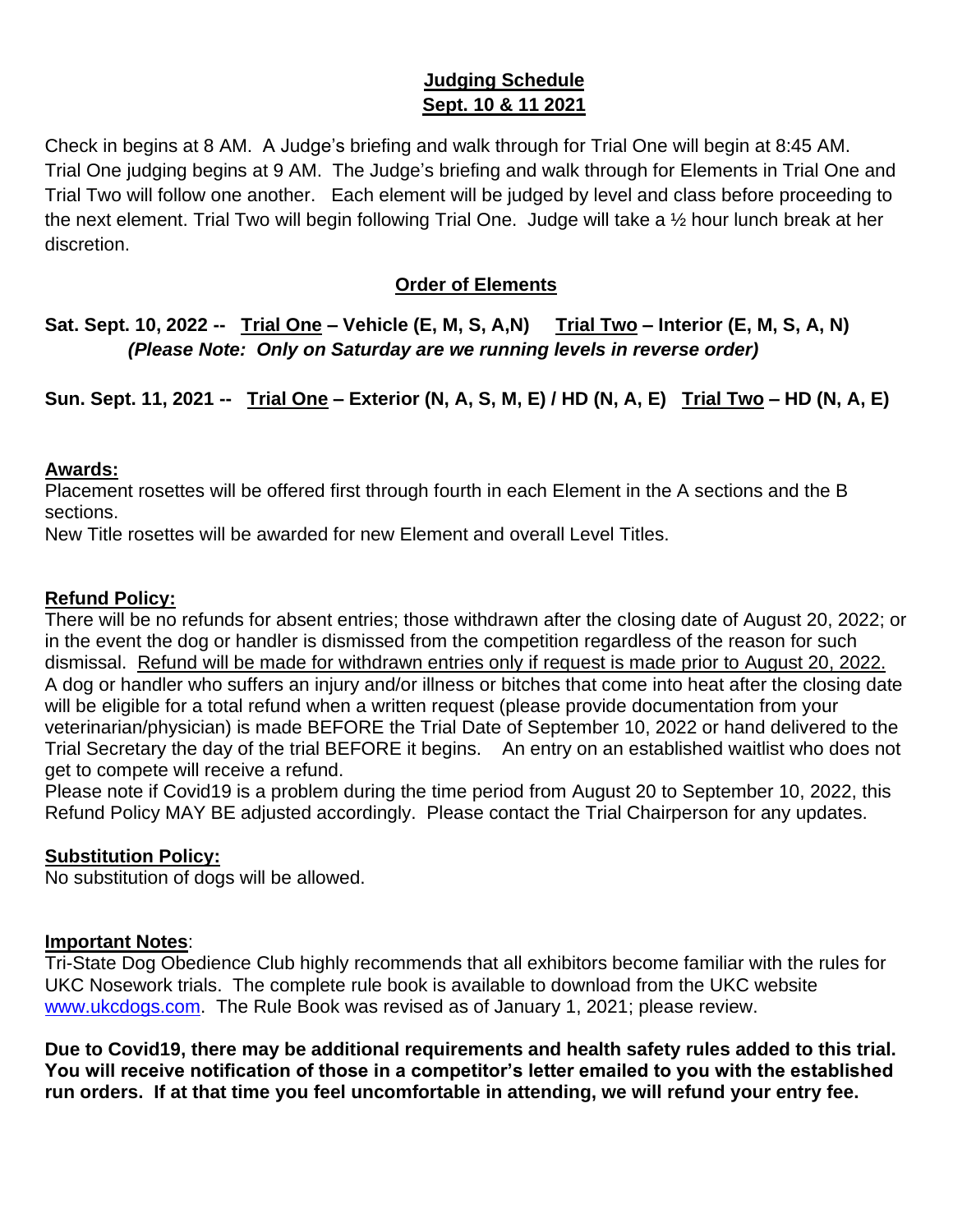## **More Important Notes:**

These are indoor/outdoor Trials.

Food will not be provided. Please bring your own food as well as water for your dog(s).

There is Off Street parking for this event.

There is an area to exercise your dog. Please stay within that area and use trash cans provided for cleanup.

Please plan to work your dog out of your car. There is no indoor crating. Competitors should expect to keep their dogs confined in a crate or vehicle when not competing. Competitors should plan to provide their own shade using canopies or shade cloths.

While at the Trial grounds please keep your dog on a 6' leash when not competing. Longer lines and flexi leashes may be used only during a search. Dogs should be walked and kept 8 to 10 feet apart. A Nosework Trial is not an activity where dogs should socialize.

UKC does not recognize Red Bandanas for reactive dogs. Each dog owner is responsible for keeping a comfortable distance between their dog and other dogs at all times.

Move ups will be accepted between Trial One and Trial Two if needed.

Trials are limited to 100 runs per day. If we receive over 100 runs for any day in the pre-entries, we will establish a waitlist in the order in which the pre entries were received.

A photographer may be at the Trial.

## **General Information for filling in the entry forms**

**A and B Sections** – Exhibitors must specify on the entry form if they are going to compete in the A or B for each Element. Both sections will have the exact same search. If not indicated on the form, the entry will be placed in the B Section.

**The "A" Section**. This section is open to all dogs that have not earned a title in the class they are entering or an equivalent title in another organization. The exhibitor must own the dog entered or be a member of the owner's household or immediate family. Once the dog has earned the title in that class, they may no longer compete in the "A" section of that class but may continue to compete in the "A" section of any other class they do not hold a title for. No licensed or professional Nosework/K9 Detection instructor, regardless of the person's status as an amateur or professional, may compete in this section. No person licensed to officiate Nosework in UKC or any other organization may compete in this section.

**The "B" Section.** Any dog or handler is eligible to compete in B section of a class. Dog and handler teams may continue to compete in this section indefinitely. The exhibitor does not need to own the dog entered.

Please direct any questions regarding whether you should compete in A or B to the UKC.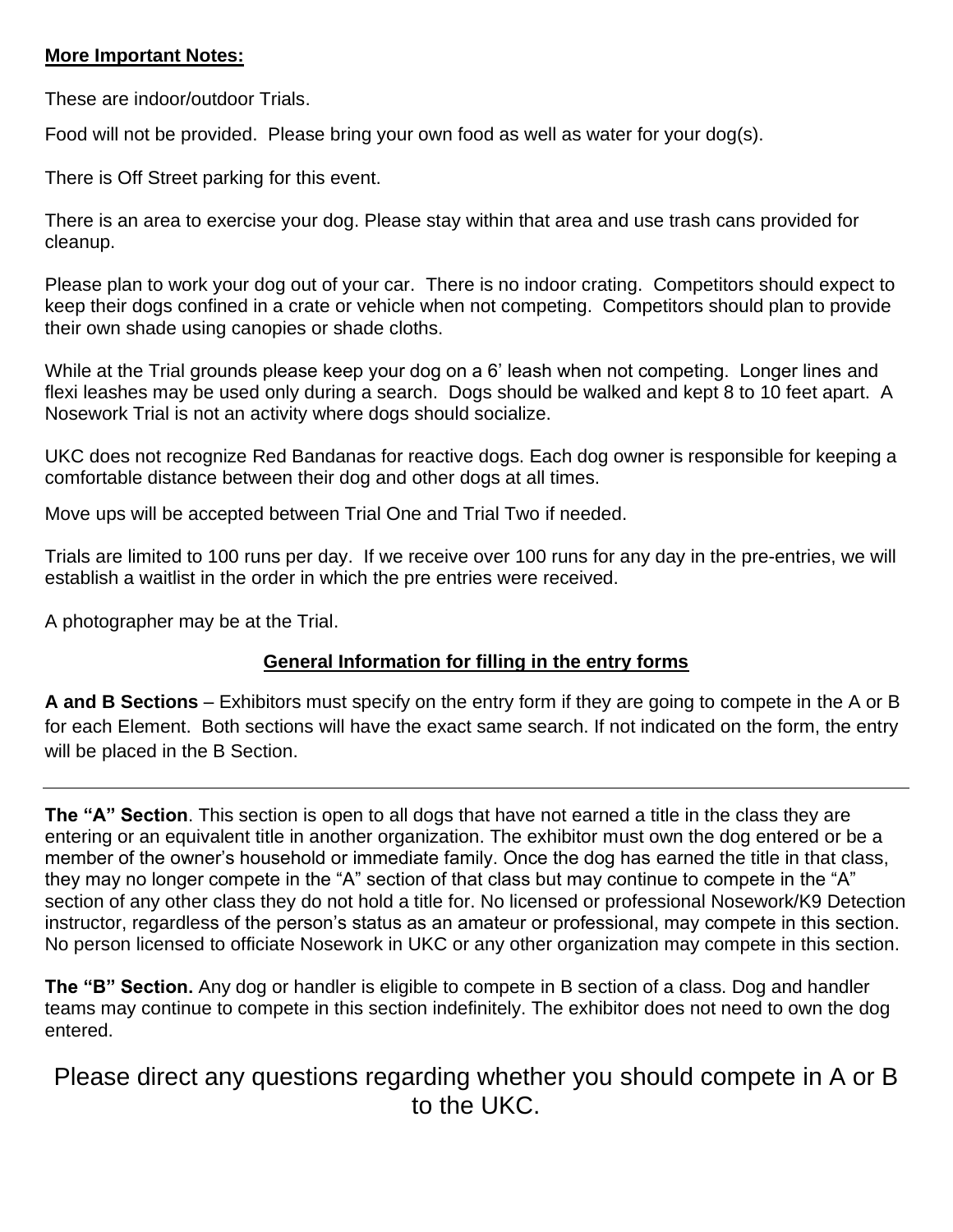## **Entry Forms:**

## **The official UKC Nosework Trial Entry form MUST be used for all entries. Please remember to sign and date.**

Use a separate entry form for each dog you wish to enter. Pre-entries will be accepted as of July 23, 2022 through August 20, 2022.

Exhibitors may handle only one dog in each class. An exhibitor may enter more than one dog in the same class if a separate handler is provided for each dog. Exhibitors may enter and handle more than one dog per trial provided the additional dog(s) are entered in a different class.

## **Mail entries with a check and forms to:**

# **Chrisanne Cubby, Trial Secretary, 104 Pear LN, Milford, PA 18337. Please make checks payable to "TSDOC".**

## **Please inform the Trial Secretary if you anticipate earning any titles at the trials and if you are willing to volunteer for any elements you are not entered in. Please complete form and mail with your entry (see last page).**

For your planning purposes: You need TWO (2) passes in an element to receive the element title. You need 3 passes in Handler Discrimination in order to receive a title. If you pass all four elements (container, interior, vehicle, exterior) in a level they equate to a Level Title - Novice Nosework, Advanced Nosework, etc*.* 

## **Hotel Information**

## **Motels in the Area: Motel policies change, please check with them about their pet policy when you make reservations**.

**High Point Country Inn** (near High Point Monument) 1328 Route 23 North, Wantage, NJ 07461 973-702-1860 30 min to site.

## **Best Western**

120 Route 6 & 209, Matamoras, PA, 18336, Exit 53 off rte. 84 570-491-2400 20 min to site.

## **Hotel Fauchere**

401 Broad Street, Milford, PA 18337, 570-409-1212 20 min to site

## **Don't Wait to Make Your Reservations!**

Please have your canine companions on their best behavior, so these hotels will want our business again. We recommend you ask the hotel about their pet policy when you call to make a reservation.

## **There is no camping at the Trial grounds, and motor homes are not allowed. No Friday evening setup. Please do not arrive before 7:30 AM on the day of the Trial.**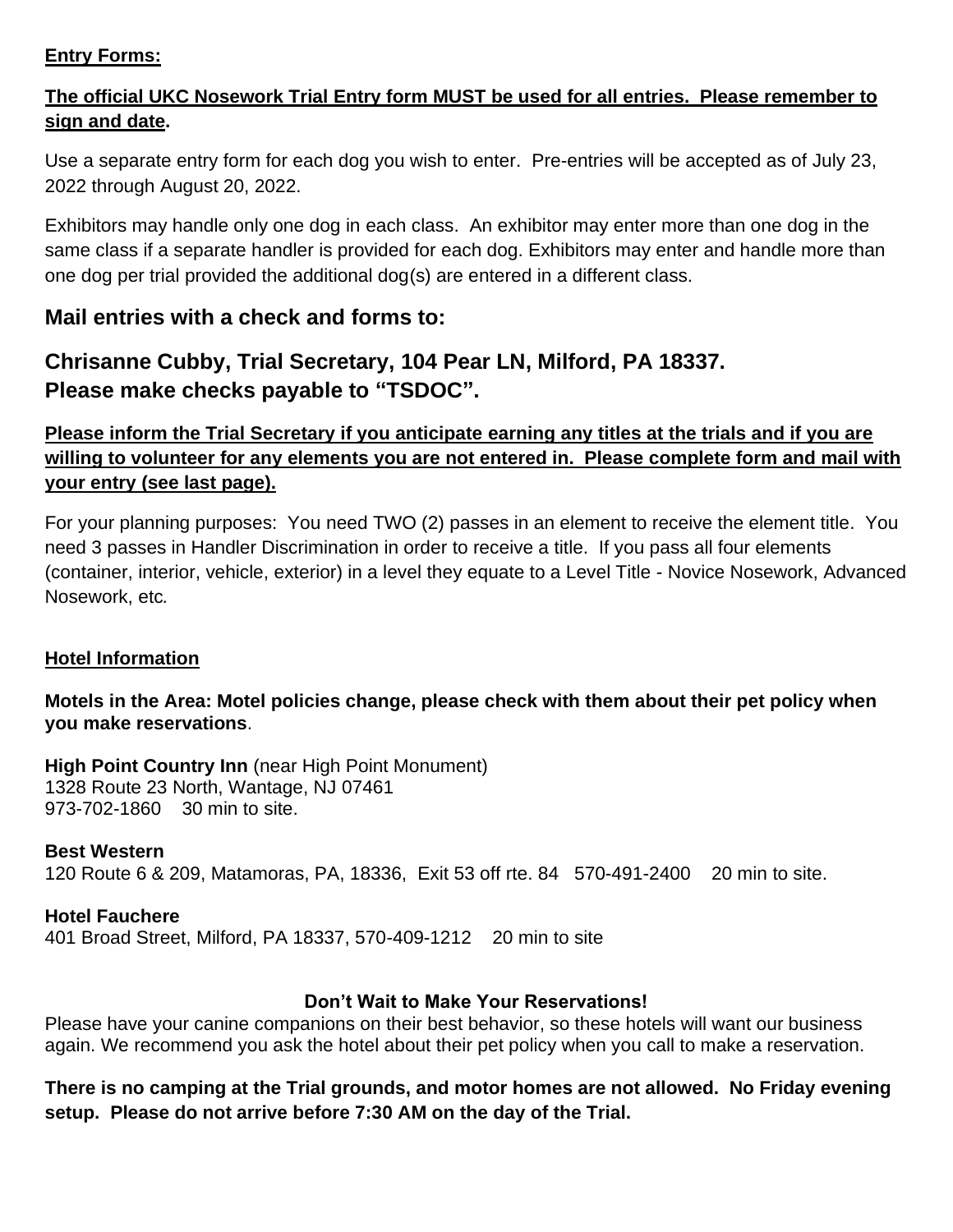## **Directions to Show Site**

## **From NJ:**

Route 206 North over the Delaware River Toll Bridge. Turn right onto Rt. 209 North. At the light in Milford, continue straight onto Rt. 6 West. Stay on Rt. 6 for 7 miles to the Shohola Business Center on the right.

#### **From NY & Matamoras, PA** :

I-84 West to Exit 46 (Milford Exit - Old Exit 10). At the end of the ramp, turn RIGHT onto Route 6 West and follow for 5 miles to the Shohola Business Center on the right.

## **From PA & Points West of Milford**:

I-84 East to Exit 46 (Milford Exit - Old Exit 10). At the end of the ramp, turn LEFT onto Route 6 West and follow for 5 miles to the Shohola Business Center on the right.

## **From Hawley/Honesdale/Lake Wallenpaupack Area:**

Take Route 6 East. The Shohola Business Center will be on your LEFT 5.5 miles past (east of) the intersection of Rt. 6 and Rt. 434.

## **24-Hour Emergency Veterinarian**

Newton Veterinary Hospital 116 Hampton House Road, Newton NJ 07860 Phone: 973-862-4908 *(No veterinarian will be in attendance) Directions: Head SE on US-6E for 7.5 miles. Continue onto US-209/E Harford St. for .9 miles. Turn Left onto US-206 for 16 miles. Turn Right on US-206for 3.2 miles. Vet is on the Left. (time 39 minutes)*

## **Notice to Exhibitors**

- 1. All events are held under the rules and regulations of the United Kennel Club. By entering this trial exhibitors acknowledge that they are familiar with the rules and regulations of this sport.
- 2. Absolutely no alcoholic beverages or illegal drugs will be allowed on the grounds or building of a UKC event.
- 3. It is expressly understood that exhibitors alone are responsible for the behavior of their dogs and or children. Exhibitors may be asked to leave without a refund if they repeatedly engage in behavior that is deemed unsafe or disruptive.
- 4. The UKC, and Tri-State Dog Obedience Club, their agents, and their club members assume no responsibility for any loss, damage, or injuries sustained by spectators or exhibitors, to any of their dogs or property and further assume no responsibility for injury to children not under control of their parents or guardians. UKC and TSDOC are not responsible for loss, accidents or theft.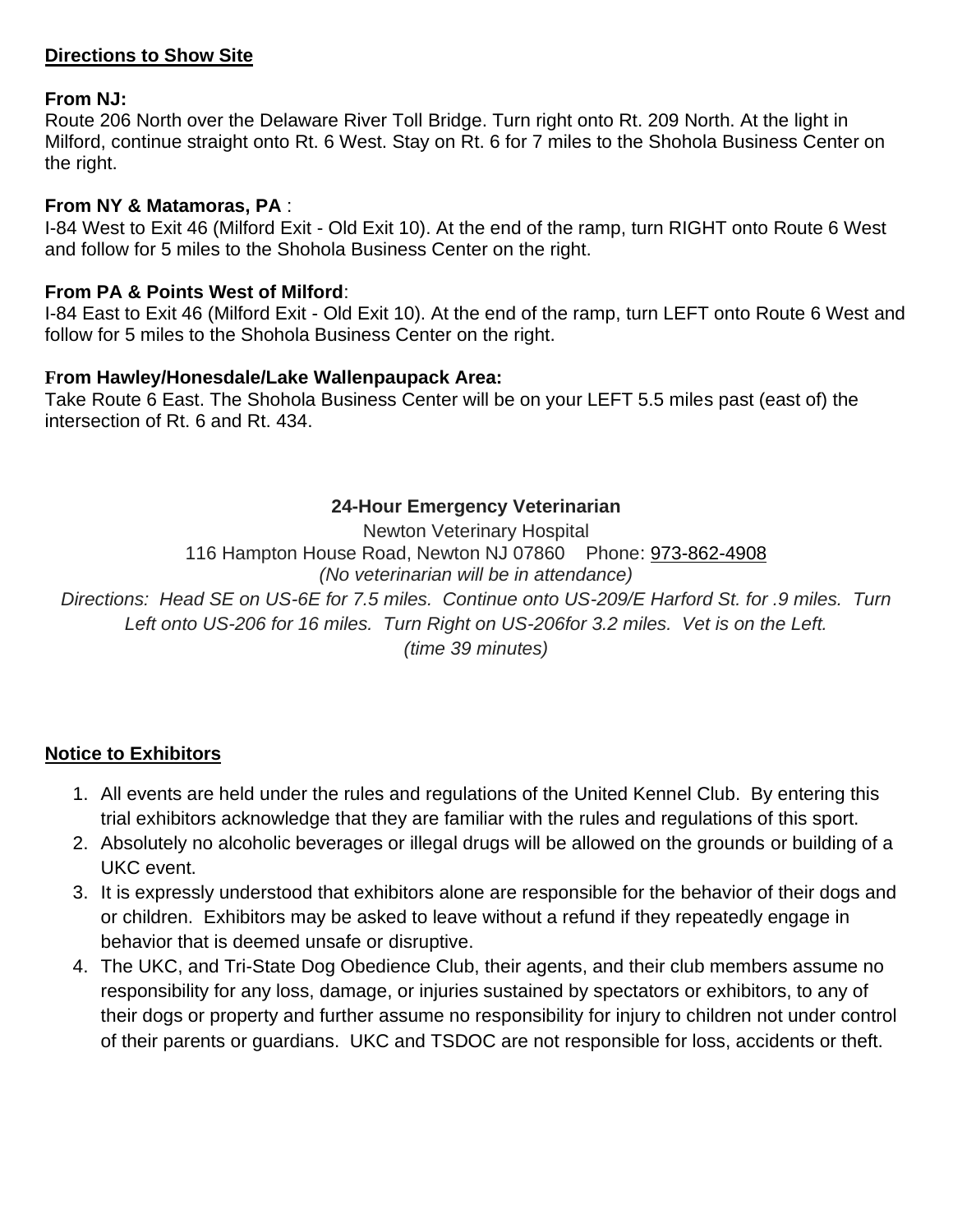- 5. Dog and Handler teams may arrive any time after 7:30 AM and prior to judge's briefing and walk through. Dog teams not required for further judging may leave.
- 6. An awards ceremony may be held at the completion of each element. Due to Covid19 there may not be a group ceremony**.**
- 7. **The "No Smoking" rule will be strictly enforced.** This includes e-cigarettes. Please follow this rule as we share the area with a childcare center.
- 8. Please clean up after your dog. There will be designated potty areas.
- 9. There will be no indoor crating. Dogs must be kept on a 6' leash, in a crate, or in the car at all times except when searching.
- 10.Outside the search areas, dogs must be kept on leather or nylon mesh leashes no longer than 6 feet. Longer lines and flexi leashes will only be allowed in the search areas. Please keep 8 to 10 feet from other dogs.
- 11.Bitches in heat, pregnant or lactating may not compete. Ill dogs, dogs having sutures, bandages or anything indicative of a medical procedure or dogs obviously in pain will be excused at the judge's discretion.
- 12.The UKC will vigorously support any motel that files a complaint about exhibitors that fail to keep their dogs quiet and/or fail to clean up after them. In order that the bad conduct does not spoil it for the majority of responsible exhibitors; UKC will take strong disciplinary action against any offenders.
- 13. All dogs must have all inoculations required by local laws or ordinances to be present on the grounds of any UKC event. Owners/Handlers must have documentation of current rabies vaccination readily available for all dogs entered in a UKC licensed event.

## **Please Note**

• Competitors, through submission of entry, acknowledge that they are knowledgeable of UKC Nosework rules and regulations including but not limited to the following rules regarding entry.

• This trial is open to all dogs being at least six months of age, including purebred and non-purebred, except bitches in season or dogs with disabilities, injuries or illnesses which may cause the dog pain or great discomfort, or dogs exhibiting signs of aggression that threaten the safety of other dogs or humans.

• Dogs MUST be UKC registered: have a UKC Registration Number; or a Performance Listing Number (PL)/Limited Privilege (LP); or Temporary Listing (TL) number in order to participate.

• Safety shall always be of foremost consideration in actions and conduct by handlers at all times. Handlers, through entry at this event, accept full responsibility for themselves and the actions of their dogs.

• The organizing committee may refuse any entry for any reason.

• Returned checks do not constitute a valid entry. There will be a \$25.00 service charge for returned checks. Payment of entry fees and service charges shall be made in cash or money order within 30 days of postmark of notice of returned check where notification is received after event date.